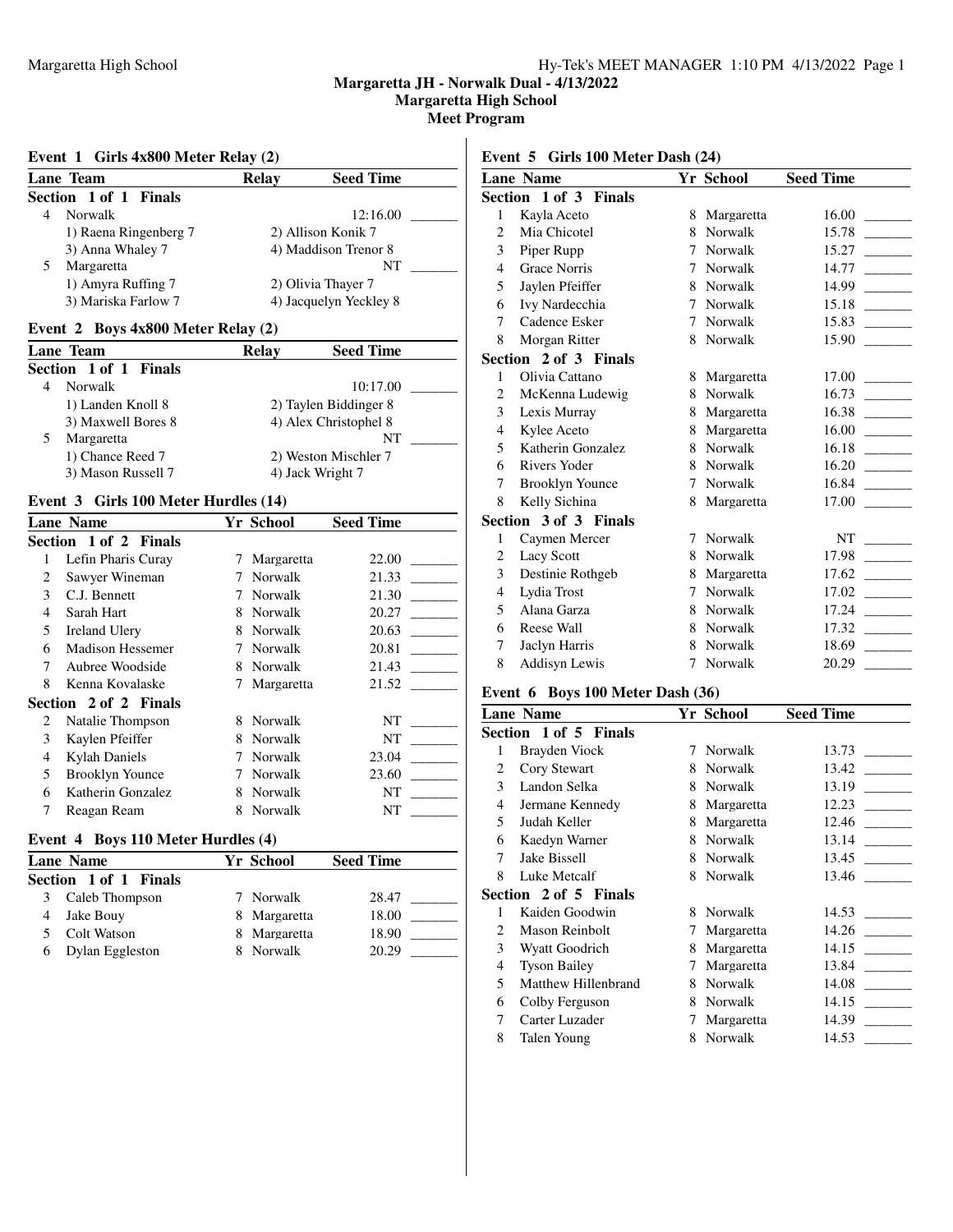**Margaretta High School**

**Meet Program**

# **Section 3 of 5 Finals...(Event 6 Boys 100 Meter Dash (36))**

| 1 | <b>Mason Yetter</b>   | 8 | Margaretta | 15.56 |
|---|-----------------------|---|------------|-------|
| 2 | Elijah Wright         | 8 | Norwalk    | 15.21 |
| 3 | Aryton Ardwick        | 7 | Norwalk    | 15.19 |
| 4 | <b>Brett Miller</b>   | 8 | Margaretta | 14.57 |
| 5 | Jesse Dube            | 8 | Norwalk    | 14.63 |
| 6 | Ty Gast               | 8 | Margaretta | 14.74 |
| 7 | <b>Frankie Dolce</b>  | 8 | Norwalk    | 15.40 |
| 8 | <b>Austin Watson</b>  | 7 | Margaretta | 15.54 |
|   | Section 4 of 5 Finals |   |            |       |
| 1 | Harley Johnson        | 8 | Norwalk    | NT    |
| 2 | Joshua Sichina        | 8 | Margaretta | 18.90 |
| 3 | <b>Connor</b> Lucas   | 7 | Norwalk    | 18.69 |
| 4 | Aidan Valentine       | 7 | Norwalk    | 16.09 |
| 5 | Cooper Schoewe        | 8 | Margaretta | 16.42 |
| 6 | Mason Russell         | 7 | Margaretta | 17.60 |
| 7 | Lincoln Snyder        | 7 | Norwalk    | NT    |
| 8 | Robbie LaCourse       | 7 | Margaretta | NT    |
|   | Section 5 of 5 Finals |   |            |       |
| 3 | Logan Morgan          | 8 | Margaretta | NT    |
| 4 | Owen Barnard          | 8 | Margaretta | NT    |
| 5 | Logan Lewis           | 8 | Norwalk    | NT    |
| 6 | Declan Hanna          | 7 | Norwalk    | NT    |

# **Event 7 Girls 1600 Meter Run (6)**

| <b>Lane Name</b> |                        |    | Yr School  | <b>Seed Time</b> |
|------------------|------------------------|----|------------|------------------|
|                  | Section 1 of 1 Finals  |    |            |                  |
|                  | Xavia Immel            | 8. | Norwalk    | 5:50.00          |
|                  | Kayli Bergman          |    | 8 Norwalk  | 6:24.00          |
|                  | Amyra Ruffing          | 7  | Margaretta | 6:47.42          |
|                  | <b>Maddison Trenor</b> | 8. | Norwalk    | 6:52.00          |
|                  | Anna Whaley            |    | 7 Norwalk  | 7:23.00          |
|                  | Jacquelyn Yeckley      |    | Margaretta | 7:41.59          |

### **Event 8 Boys 1600 Meter Run (8)**

|   | <b>Lane Name</b>         | <b>Yr School</b> | <b>Seed Time</b> |
|---|--------------------------|------------------|------------------|
|   | Section 1 of 1 Finals    |                  |                  |
|   | Casey Kromer             | 8 Norwalk        | 4:44.00          |
|   | <b>Maxwell Bores</b>     | 8 Norwalk        | 5:32.00          |
| 3 | <b>Kingston Gonzales</b> | 7 Norwalk        | 5:52.00          |
| 4 | Taylen Biddinger         | 8 Norwalk        | 5:58.00          |
|   | Johan Alvarez Ramos      | 7 Norwalk        | 6:34.00          |
| 6 | Beau Riley               | Norwalk          | 7:23.00          |
|   | Weston Mischler          | Margaretta       | NT               |
| 8 | <b>Chance Reed</b>       | Margaretta       | NT               |

### **Event 9 Girls 4x100 Meter Relay (2)**

| Lane Team             | Relav | <b>Seed Time</b>         |
|-----------------------|-------|--------------------------|
| Section 1 of 1 Finals |       |                          |
| Norwalk               |       | 59.50                    |
| 1) Jaylen Pfeiffer 8  |       | 2) Addison Gardner 7     |
| 3) Taryn Temple 8     |       | 4) Morgan Ritter 8       |
| Margaretta            |       | 1:00.00                  |
| 1) Lucy Hartman 7     |       | 2) Ashlyn Kingsborough 7 |
| 3) Lexis Murray 8     |       | 4) Elliana Downs 8       |
|                       |       |                          |

| <b>Lane Team</b>      | <b>Relav</b> | <b>Seed Time</b>  |
|-----------------------|--------------|-------------------|
| Section 1 of 1 Finals |              |                   |
| Margaretta            |              | 49.00             |
| 1) Jake Bouy 8        |              | 2) Zack Bouy 8    |
| 3) Judah Keller 8     |              | 4) Kale Bailey 7  |
| <b>Norwalk</b>        |              | 54.20             |
| 1) Kaedyn Warner 8    |              | 2) Cory Stewart 8 |
| 3) Anthony Hall 8     |              | 4) Luke Metcalf 8 |
|                       |              |                   |

### **Event 11 Girls 400 Meter Dash (13)**

| <b>Lane Name</b>                                |   | Yr School  | <b>Seed Time</b>                    |
|-------------------------------------------------|---|------------|-------------------------------------|
| <b>Section 1 of 2 Finals</b>                    |   |            |                                     |
| Raena Ringenberg<br>1                           | 7 | Norwalk    | 1:19.31                             |
| Piper Rupp<br>2                                 |   | Norwalk    | 1:14.02                             |
| Amyra Ruffing<br>3                              | 7 | Margaretta | 1:12.00<br><b>Contract Contract</b> |
| Lilly Belak<br>4                                | 8 | Margaretta | 1:08.00                             |
| 5.<br>Isabel Ott                                | 8 | Norwalk    | 1:09.00                             |
| Ella Schadwil<br>6                              | 8 | Margaretta | 1:10.00                             |
| 7<br>Madison Hessemer                           |   | Norwalk    | 1:16.00                             |
| 8<br>Aubrey Kluding                             | 7 | Norwalk    | 1:16.65                             |
| Section 2 of 2 Finals                           |   |            |                                     |
| Mariska Farlow<br>$\mathfrak{D}_{\mathfrak{p}}$ |   | Margaretta | NT                                  |
| 3<br>Caymen Mercer                              |   | Norwalk    | NT                                  |
| <b>Maddison Trenor</b><br>4                     | 8 | Norwalk    | 1:19.57                             |
| 5<br>Allison Konik                              | 7 | Norwalk    | 1:20.64                             |
| 6<br><b>Kylah Daniels</b>                       |   | Norwalk    | 1:26.70                             |

# **Event 12 Boys 400 Meter Dash (20)**

|   | <b>Lane Name</b>       |   | Yr School      | <b>Seed Time</b> |
|---|------------------------|---|----------------|------------------|
|   | Section 1 of 3 Finals  |   |                |                  |
| 1 | Isaak White            | 8 | Norwalk        | 1:10.48          |
| 2 | Anthony Hall           | 8 | Norwalk        | 1:05.90          |
| 3 | <b>Mason Reinbolt</b>  | 7 | Margaretta     | 1:05.00          |
| 4 | <b>Elliot Gahring</b>  | 8 | Norwalk        | 56.94            |
| 5 | Casey Kromer           | 8 | Norwalk        | 57.88            |
| 6 | Kaiden Goodwin         | 8 | Norwalk        | 1:03.69          |
| 7 | Jackson Justice        | 8 | Norwalk        | 1:08.58          |
| 8 | Wyatt Goodrich         | 8 | Margaretta     | 1:10.00          |
|   | Section 2 of 3 Finals  |   |                |                  |
| 1 | Brayden Viock          | 7 | <b>Norwalk</b> | NT               |
| 2 | Jesse Dube             | 8 | Norwalk        | NT               |
| 3 | Robbie LaCourse        | 7 | Margaretta     | NT               |
| 4 | Johan Alvarez Ramos    | 7 | Norwalk        | 1:14.00          |
| 5 | Eli Cring              | 7 | Norwalk        | 1:20.22          |
| 6 | Derione Johnson        | 7 | Norwalk        | 1:30.40          |
| 7 | <b>Brody Shimer</b>    | 7 | Margaretta     | NT               |
| 8 | Owen Barnard           | 8 | Margaretta     | <b>NT</b>        |
|   | Section 3 of 3 Finals  |   |                |                  |
| 3 | <b>Steven Schaffer</b> | 7 | Margaretta     | NT               |
| 4 | Logan Morgan           | 8 | Margaretta     | NT               |
| 5 | Aryton Ardwick         | 7 | Norwalk        | NT               |
| 6 | Aidan Valentine        | 7 | Norwalk        | NT               |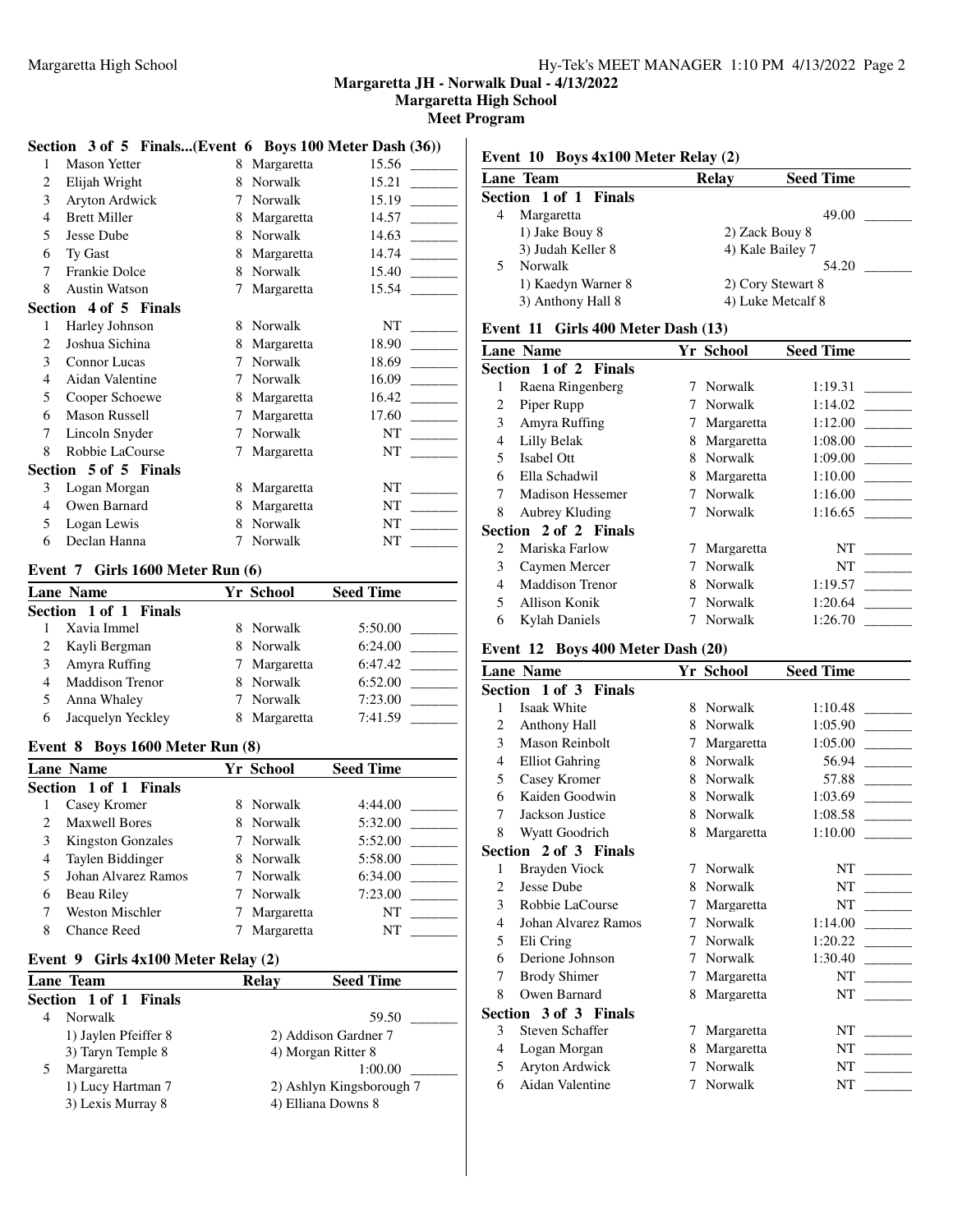**Margaretta High School**

**Meet Program**

### **Event 13 Girls 4x200 Meter Relay (2)**

| Lane Team             |                         | <b>Relay</b> | <b>Seed Time</b>         |
|-----------------------|-------------------------|--------------|--------------------------|
| Section 1 of 1 Finals |                         |              |                          |
| <b>Norwalk</b>        |                         |              | 2:07.38                  |
|                       | 1) Reagan Ream 8        |              | 2) Taryn Temple 8        |
|                       | 3) Grace Norris 7       |              | 4) Olivia Peeples 8      |
| Margaretta            |                         |              | 2:17.00                  |
|                       | 1) Lucy Hartman 7       |              | 2) Ashlyn Kingsborough 7 |
|                       | 3) Lefin Pharis Curay 7 |              | 4) Elliana Downs 8       |

## **Event 14 Boys 4x200 Meter Relay (2)**

| Lane Team             | <b>Seed Time</b><br><b>Relay</b> |
|-----------------------|----------------------------------|
| Section 1 of 1 Finals |                                  |
| Margaretta<br>4       | 1:49.00                          |
| 1) Tyson Bailey 7     | 2) Cohen Gahler 8                |
| 3) Colt Watson 8      | 4) Zack Bouy 8                   |
| Norwalk               | 1:52.00                          |
| 1) Logan Lewis 8      | 2) Taylen Biddinger 8            |
| 3) Harley Johnson 8   | 4) Jake Bissell 8                |

### **Event 15 Girls 200 Meter Hurdles (7)**

|   | <b>Lane Name</b>       | Yr School    | <b>Seed Time</b> |
|---|------------------------|--------------|------------------|
|   | Section 1 of 1 Finals  |              |                  |
|   | Sawyer Wineman         | 7 Norwalk    | 40.11            |
|   | Sarah Hart             | 8 Norwalk    | 37.87            |
|   | Lilly Belak            | 8 Margaretta | 31.00            |
|   | Addison Gardner        | 7 Norwalk    | 36.97            |
| 6 | <b>Brooklyn Younce</b> | 7 Norwalk    | 37.34            |
|   | <b>Kylah Daniels</b>   | 7 Norwalk    | 42.84            |
| 8 | Kaylen Pfeiffer        | Norwalk      | NT               |

# **Event 16 Boys 200 Meter Hurdles (5)**

| <b>Lane Name</b><br>Section 1 of 1 Finals |                      |               | Yr School    | <b>Seed Time</b> |
|-------------------------------------------|----------------------|---------------|--------------|------------------|
|                                           |                      |               |              |                  |
|                                           | Caleb Thompson       |               | 7 Norwalk    | 42.59            |
|                                           | <b>Austin Watson</b> | Ί             | Margaretta   | 38.00            |
|                                           | Jake Bouy            |               | 8 Margaretta | 32.00            |
|                                           | Memphis McKenzie     | $\frac{1}{2}$ | Margaretta   | 34.00            |
|                                           | Dylan Eggleston      |               | Norwalk      | 34.70            |

## **Event 17 Girls 800 Meter Run (6)**

| <b>Lane Name</b>             | Yr School |            | <b>Seed Time</b>   |
|------------------------------|-----------|------------|--------------------|
| <b>Section 1 of 1 Finals</b> |           |            |                    |
| Xavia Immel                  | 8.        |            | 2:39.00            |
| <b>Ellyse Schaefer</b>       | 8.        | Margaretta | 2:54.00            |
| Kayli Bergman                | 8.        |            | 2:56.90            |
| Amyra Ruffing                |           | Margaretta | 3:00.00            |
| Olivia Thayer                | Τ         | Margaretta | 3:15.00            |
| Anna Whaley                  |           | Norwalk    | 3:23.28            |
|                              |           |            | Norwalk<br>Norwalk |

### **Event 18 Boys 800 Meter Run (15)**

|    | <b>Lane Name</b>         |   | Yr School  | <b>Seed Time</b> |
|----|--------------------------|---|------------|------------------|
|    | Section 1 of 1 Finals    |   |            |                  |
| 1  | Casey Kromer             | 8 | Norwalk    | 2:12.00          |
| 2  | Alex Christophel         | 8 | Norwalk    | 2:38.00          |
| 3  | Landen Knoll             | 8 | Norwalk    | 2:39.00          |
| 4  | <b>Kingston Gonzales</b> | 7 | Norwalk    | 2:41.00          |
| 5  | Kaiden Goodwin           | 8 | Norwalk    | 2:45.00          |
| 6  | Isaak White              | 8 | Norwalk    | 2:50.00          |
| 7  | <b>Chance Reed</b>       | 7 | Margaretta | 3:00.00          |
| 8  | Jack Wright              |   | Margaretta | 3:04.00          |
| 9  | Eli Cring                | 7 | Norwalk    | 3:16.00          |
| 10 | Connor Lucas             |   | Norwalk    | 3:23.00          |
| 11 | Derione Johnson          | 7 | Norwalk    | 3:31.00          |
| 12 | <b>Brody Shimer</b>      | 7 | Margaretta | 3:57.00          |
| 13 | Hunter Schneider         | 8 | Norwalk    | NT               |
| 14 | <b>Mason Russell</b>     |   | Margaretta | NT               |
| 15 | Jackson Justice          | 8 | Norwalk    | NT               |
|    |                          |   |            |                  |

| Event 19 Girls 200 Meter Dash (29) |                                 |   |            |                  |
|------------------------------------|---------------------------------|---|------------|------------------|
|                                    | <b>Lane Name</b>                |   | Yr School  | <b>Seed Time</b> |
|                                    | Section 1 of 4<br><b>Finals</b> |   |            |                  |
| 1                                  | Piper Rupp                      | 7 | Norwalk    | 33.32            |
| 2                                  | Natalie Thompson                | 8 | Norwalk    | 32.39            |
| 3                                  | Cadence Esker                   | 7 | Norwalk    | 32.20            |
| 4                                  | <b>Elliana Downs</b>            | 8 | Margaretta | 30.00            |
| 5                                  | Lucy Hartman                    | 7 | Margaretta | 30.00            |
| 6                                  | <b>Grace Norris</b>             | 7 | Norwalk    | 30.89            |
| 7                                  | Taryn Temple                    | 8 | Norwalk    | 32.90            |
| 8                                  | Olivia Peeples                  | 8 | Norwalk    | 33.16            |
|                                    | Section 2 of 4 Finals           |   |            |                  |
| 1                                  | Alana Garza                     | 8 | Norwalk    | 37.45            |
| $\overline{c}$                     | McKenna Ludewig                 | 8 | Norwalk    | 35.21            |
| 3                                  | Kylee Aceto                     | 8 | Margaretta | 35.00            |
| 4                                  | <b>Madison Hessemer</b>         | 7 | Norwalk    | 33.84            |
| 5                                  | Aubrey Kluding                  | 7 | Norwalk    | 34.88            |
| 6                                  | Lexis Murray                    | 8 | Margaretta | 35.00            |
| 7                                  | Abigail Upton                   | 8 | Norwalk    | 35.50            |
| 8                                  | Raena Ringenberg                | 7 | Norwalk    | 35.89            |
|                                    | Section 3 of 4 Finals           |   |            |                  |
| 1                                  | <b>Ireland Ulery</b>            | 8 | Norwalk    | 43.00            |
| $\overline{c}$                     | Kelly Sichina                   | 8 | Margaretta | 38.93            |
| 3                                  | Kenna Kovalaske                 | 7 | Margaretta | 38.82            |
| 4                                  | <b>Rivers Yoder</b>             | 8 | Norwalk    | 37.80            |
| 5                                  | Destinie Rothgeb                | 8 | Margaretta | 38.16            |
| 6                                  | Mia Chicotel                    | 8 | Norwalk    | 38.50            |
| 7                                  | Lydia Trost                     | 7 | Norwalk    | 39.44            |
| 8                                  | Olivia Cattano                  | 8 | Margaretta | 41.00            |
| Section                            | 4 of 4 Finals                   |   |            |                  |
| $\overline{c}$                     | Reese Wall                      | 8 | Norwalk    | NT               |
| 3                                  | C.J. Bennett                    | 7 | Norwalk    | NT               |
| $\overline{4}$                     | Jaclyn Harris                   | 8 | Norwalk    | 45.99            |
| 5                                  | Sawyer Wineman                  | 7 | Norwalk    | NT               |
| 6                                  | Katherin Gonzalez               | 8 | Norwalk    | NT               |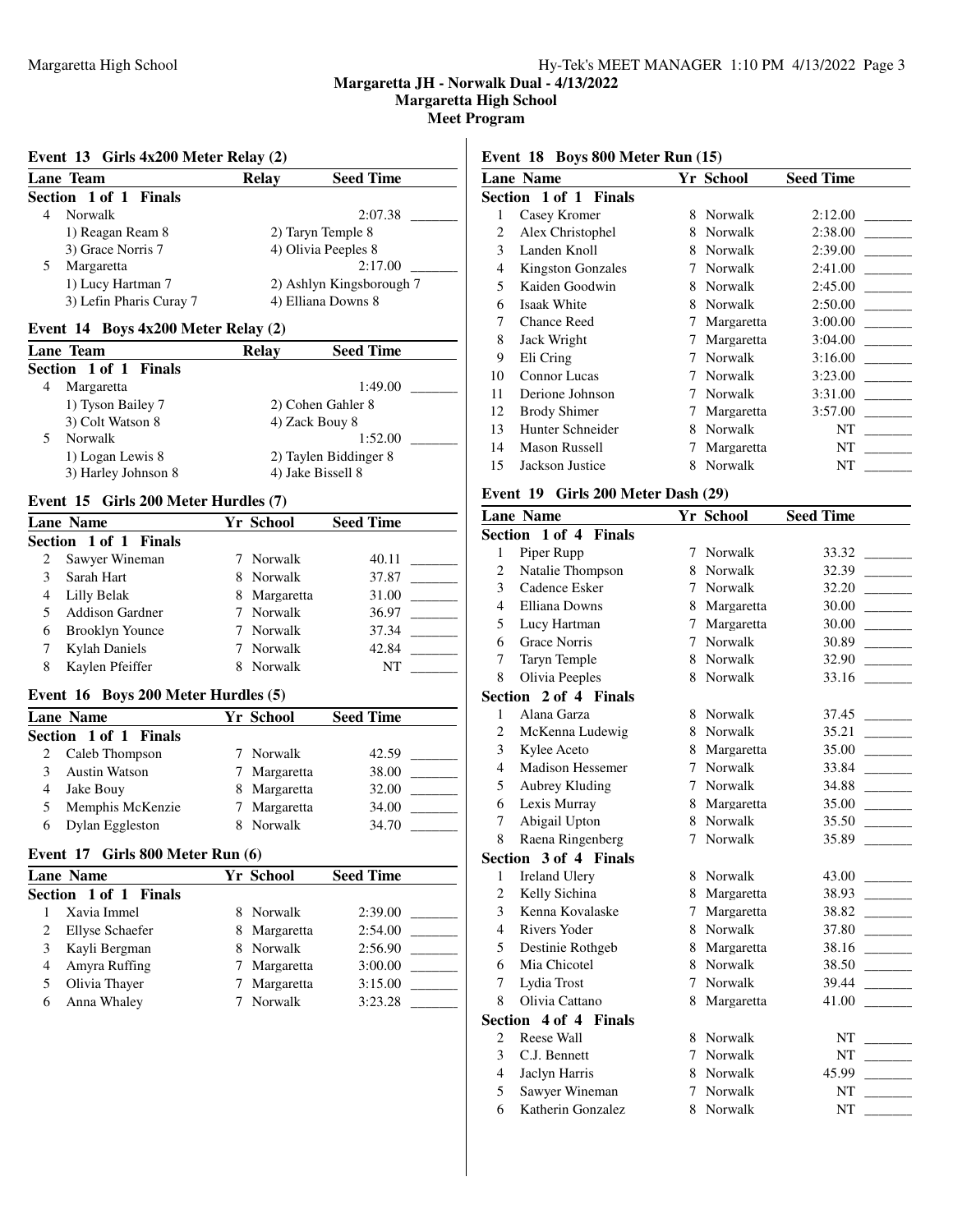**Margaretta High School**

### **Meet Program**

### **Event 20 Boys 200 Meter Dash (30)**

| Event 22 Boys 4x400 Meter Relay (3) |  |  |  |  |  |  |
|-------------------------------------|--|--|--|--|--|--|
|-------------------------------------|--|--|--|--|--|--|

|                | <b>Lane Name</b>       |             | Yr School    | <b>Seed Time</b> |
|----------------|------------------------|-------------|--------------|------------------|
|                | Section 1 of 4 Finals  |             |              |                  |
| 1              | Brayden Viock          | 7           | Norwalk      | 29.14            |
| $\overline{c}$ | Logan Lewis            | 8           | Norwalk      | 28.08            |
| 3              | Jermane Kennedy        | 8           | Margaretta   | 28.00            |
| $\overline{4}$ | Kale Bailey            | 7           | Margaretta   | 25.00            |
| 5              | <b>Elliot Gahring</b>  |             | 8 Norwalk    | 25.50            |
| 6              | Cohen Gahler           | 8           | Margaretta   | 28.00            |
| 7              | Harley Johnson         |             | 8 Norwalk    | 28.28            |
| 8              | Luke Metcalf           | 8           | Norwalk      | 28.38            |
|                | Section 2 of 4 Finals  |             |              |                  |
| 1              | Talen Young            | 8           | Norwalk      | 30.77            |
| 2              | Ty Gast                |             | 8 Margaretta | 29.46            |
| 3              | Lincoln Snyder         | $7^{\circ}$ | Norwalk      | 29.38            |
| $\overline{4}$ | Colby Ferguson         | 8           | Norwalk      | 29.21            |
| 5              | Anthony Hall           | 8           | Norwalk      | 29.33            |
| 6              | Roman Snyder           | 7           | Norwalk      | 29.38            |
| 7              | Carter Luzader         | 7           | Margaretta   | 29.76            |
| 8              | Johan Alvarez Ramos    | 7           | Norwalk      | 30.46            |
|                | Section 3 of 4 Finals  |             |              |                  |
| $\mathbf{1}$   | Joshua Sichina         |             | 8 Margaretta | 35.00            |
| $\overline{c}$ | Declan Hanna           | $\tau$      | Norwalk      | 32.76            |
| 3              | Aryton Ardwick         | 7           | Norwalk      | 31.83            |
| $\overline{4}$ | <b>Brett Miller</b>    | 8           | Margaretta   | 30.78            |
| 5              | Coby Batteline         | 7           | Margaretta   | 31.45            |
| 6              | Elijah Wright          | 8           | Norwalk      | 31.58            |
| 7              | <b>Mason Yetter</b>    |             | 8 Margaretta | 33.81            |
| 8              | Aidan Valentine        | 7           | Norwalk      | 34.44            |
|                | Section 4 of 4 Finals  |             |              |                  |
| 2              | Logan Morgan           | 8           | Margaretta   | NT               |
| 3              | Owen Barnard           | 8           | Margaretta   | NT               |
| 4              | <b>Connor Lucas</b>    | 7           | Norwalk      | 39.60            |
| 5              | <b>Frankie Dolce</b>   | 8           | Norwalk      | <b>NT</b>        |
| 6              | <b>Steven Schaffer</b> | 7           | Margaretta   | NT               |
| 7              | Robbie LaCourse        | 7           | Margaretta   | NT               |

### **Event 21 Girls 4x400 Meter Relay (2)**

|   | Lane Team             | Relav | <b>Seed Time</b>      |
|---|-----------------------|-------|-----------------------|
|   | Section 1 of 1 Finals |       |                       |
| 4 | Margaretta            |       | 4:30.00               |
|   | 1) Ella Schadwil 8    |       | 2) Ellyse Schaefer 8  |
|   | 3) Lilly Belak 8      |       | 4) Lucy Hartman 7     |
|   | Norwalk               |       | 4:53.00               |
|   | 1) Kayli Bergman 8    |       | 2) Natalie Thompson 8 |
|   | 3) Isabel Ott 8       |       | 4) Ivy Nardecchia 7   |

| <b>Lane Team</b>       | <b>Relay</b> | <b>Seed Time</b>      |
|------------------------|--------------|-----------------------|
| Section 1 of 1 Finals  |              |                       |
| Margaretta<br>4        |              | 4:30.00               |
| 1) Ty Gast 8           |              | 2) Wyatt Goodrich 8   |
| 3) Mason Reinbolt 7    |              | 4) Memphis McKenzie 7 |
| Norwalk<br>5           |              | 4:46.00               |
| 1) Kingston Gonzales 7 |              | 2) Roman Snyder 7     |
| 3) Alex Christophel 8  |              | 4) Maxwell Bores 8    |
| Margaretta<br>6        | В            | NT                    |
| 1) Chance Reed 7       |              | 2) Jack Wright 7      |
| 3) Owen Barnard 8      |              | 4) Mason Russell 7    |
|                        |              |                       |

# **Event 23 Girls Shot Put (14)**

| <b>Name</b>            |   |            | <b>Seed Mark</b> |
|------------------------|---|------------|------------------|
| Flight 1 of 1 Finals   |   |            |                  |
| Andrea Suter           |   | Margaretta | 16-00.00         |
| Addisyn Lewis          |   | Norwalk    | 16-05.00         |
| Peyton Ouellette       |   | Margaretta | 16-07.00         |
| Dayse Villa            | 8 | Norwalk    | 18-07.50         |
| Amber Summerland       | 8 | Norwalk    | 18-11.00         |
| <b>Audry Peyton</b>    | 8 | Margaretta | 19-05.00         |
| Cinthya Lucio          | 7 | Norwalk    | 20-02.00         |
| <b>Lacy Scott</b>      | 8 | Norwalk    | 21-04.00         |
| <b>Addison Straver</b> | 7 | Margaretta | 21-11.00         |
| Kali Elliot            | 8 | Margaretta | 23-09.00         |
| Kinleigh Lesch         |   | Norwalk    | 25-07.50         |
| Kaylen Pfeiffer        | 8 | Norwalk    | 27-04.00         |
| Abigail Upton          | 8 | Norwalk    | 27-11.50         |
| Jenae Farrell          | 8 | Margaretta | 31-08.50         |
|                        |   |            | <b>Yr School</b> |

## **Event 24 Boys Shot Put (25)**

| Pos | <b>Name</b>           |   | Yr School  | <b>Seed Mark</b> |
|-----|-----------------------|---|------------|------------------|
|     | Flight 1 of 2 Finals  |   |            |                  |
|     | Carter Kelley         |   | Margaretta | 21-05.00         |
| 2   | Briar Reid            |   | Margaretta | 21-10.00         |
| 3   | Jeffrey Wright        |   | Margaretta | 23-10.00         |
| 4   | <b>Tanner Ritter</b>  | 8 | Norwalk    | 24-04.00         |
| 5   | Landon Weyer          | 7 | Margaretta | 25-05.00         |
| 6   | Kingston Green        | 7 | Norwalk    | 26-04.00         |
| 7   | Hunter Schneider      | 8 | Norwalk    | $26-04.50$       |
| 8   | Nathan King           | 8 | Norwalk    | 27-08.00         |
| 9   | Coby Batteline        | 7 | Margaretta | 28-09.00         |
| 10  | A.J. Weilnau          | 8 | Norwalk    | 30-00.00         |
| 11  | Landon Selka          | 8 | Norwalk    | 30-06.50         |
| 12  | Kaden Sas             | 8 | Margaretta | 30-07.00         |
| 13  | <b>Matthew Dotson</b> | 8 | Norwalk    | 30-11.50         |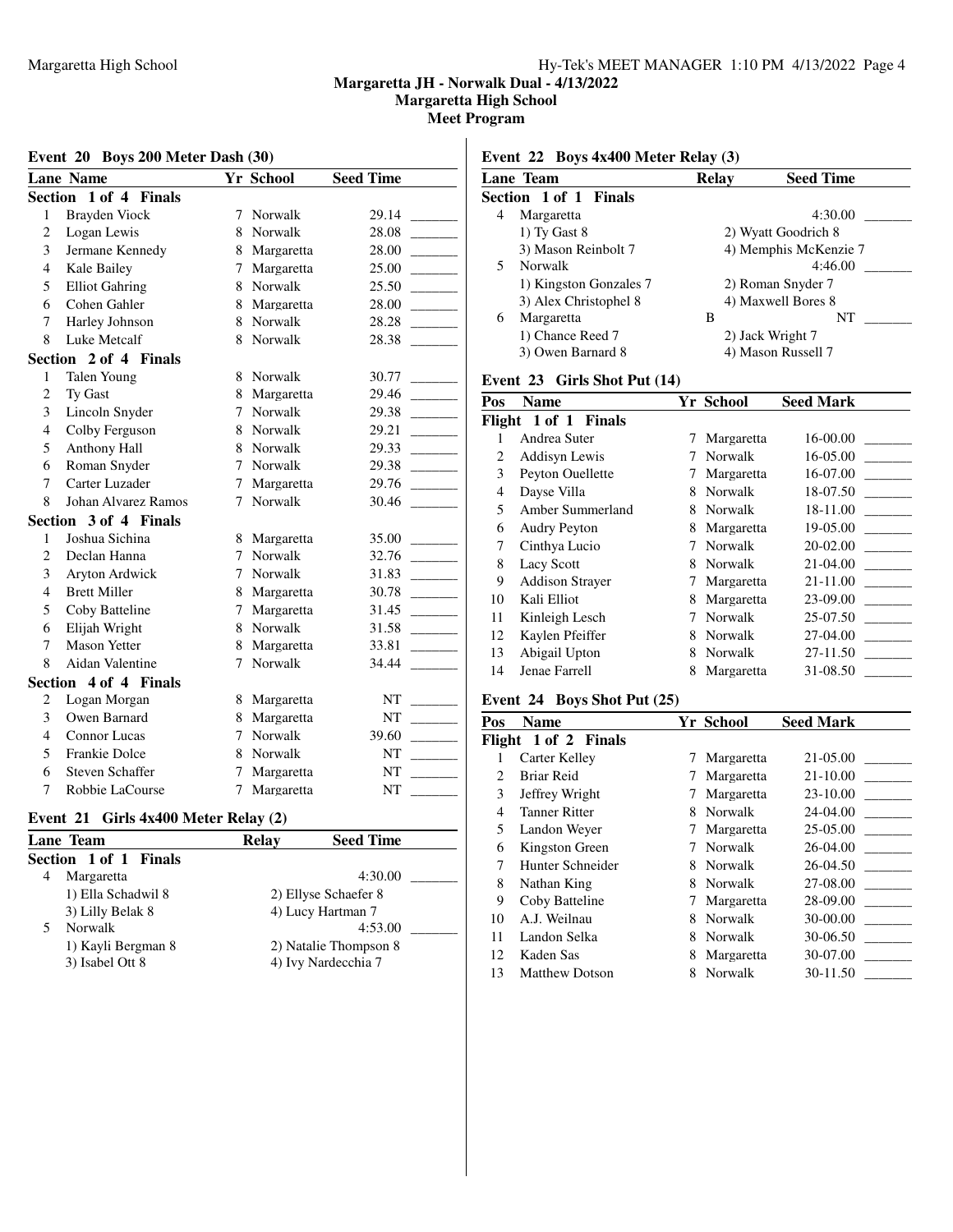**Margaretta High School**

**Meet Program**

# **Flight 2 of 2 Finals...(Event 24 Boys Shot Put (25))**

|                             | Eli Loudy        |   | Norwalk    | ND       |
|-----------------------------|------------------|---|------------|----------|
| $\mathcal{D}_{\mathcal{L}}$ | Zao Roderick     |   | Norwalk    | 15-00.00 |
| 3                           | Aidan Roberts    |   | 8 Norwalk  | 15-02.00 |
| 4                           | Kayden Williams  |   | Margaretta | 15-03.00 |
| 5                           | Ross Burger      |   | Norwalk    | 15-09.00 |
| 6                           | Beau Riley       |   | Norwalk    | 16-03.00 |
| 7                           | Raymond McCreary |   | Norwalk    | 18-02.00 |
| 8                           | Corvin Boomer    |   | Norwalk    | 18-06.00 |
| 9                           | Joseph Beard     |   | Norwalk    | 19-07.00 |
| 10                          | Christian Keegan |   | Margaretta | 19-08.00 |
| 11                          | Amir Titus       |   | Norwalk    | 21-02.00 |
| 12                          | Victor Negrete   | 8 | Norwalk    | 21-05.00 |

### **Event 25 Girls Discus Throw (14)**

| Pos    | <b>Name</b>            |   | <b>Yr School</b> | <b>Seed Mark</b> |
|--------|------------------------|---|------------------|------------------|
| Flight | 1 of 1 Finals          |   |                  |                  |
|        | Andrea Suter           | 7 | Margaretta       | 29-07.50         |
| 2      | Jaclyn Harris          | 8 | Norwalk          | $40 - 08$        |
| 3      | Lacy Scott             | 8 | Norwalk          | 40-08            |
| 4      | Dayse Villa            | 8 | Norwalk          | $41 - 07$        |
| 5      | <b>Addison Straver</b> |   | Margaretta       | 43-02            |
| 6      | <b>Audry Peyton</b>    | 8 | Margaretta       | 44-08            |
| 7      | Amber Summerland       | 8 | Norwalk          | $47 - 10$        |
| 8      | Cinthya Lucio          |   | Norwalk          | 49-08            |
| 9      | Addisyn Lewis          |   | Norwalk          | 51-01            |
| 10     | Peyton Ouellette       |   | Margaretta       | 52-02            |
| 11     | Kali Elliot            | 8 | Margaretta       | 57-00            |
| 12     | Abigail Upton          | 8 | Norwalk          | $65-08$          |
| 13     | Kinleigh Lesch         |   | Norwalk          | 69-01            |
| 14     | Jenae Farrell          | 8 | Margaretta       | 69-09            |

### **Event 26 Boys Discus Throw (26)**

| Pos | <b>Name</b>           |   | <b>Yr School</b> | <b>Seed Mark</b> |
|-----|-----------------------|---|------------------|------------------|
|     | Flight 1 of 2 Finals  |   |                  |                  |
|     | Corvin Boomer         |   | Norwalk          | $64-02$          |
| 2   | Hunter Schneider      | 8 | Norwalk          | $64-04$          |
| 3   | Nathan King           | 8 | Norwalk          | 64-07            |
| 4   | <b>Tanner Ritter</b>  | 8 | Norwalk          | 66-00            |
| 5   | Briar Reid            |   | Margaretta       | $69-05$          |
| 6   | <b>Matthew Dotson</b> | 8 | Norwalk          | 69-09            |
| 7   | Kingston Green        |   | Norwalk          | 70-00            |
| 8   | Matthew Hillenbrand   | 8 | Norwalk          | 71-03            |
| 9   | Landon Weyer          | 7 | Margaretta       | 84-03            |
| 10  | Landon Selka          | 8 | Norwalk          | 92-09            |
| 11  | Colby Ferguson        | 8 | Norwalk          | 94-03            |
| 12  | Kaden Sas             | 8 | Margaretta       | 96-06            |
| 13  | A.J. Weilnau          | 8 | Norwalk          | 114-04           |

# **Flight 2 of 2 Finals**

| 1  | Carter Kelley     |   | Margaretta | ND                                       |
|----|-------------------|---|------------|------------------------------------------|
| 2  | Eli Loudy         |   | Norwalk    | ND                                       |
| 3  | Ross Burger       |   | Norwalk    | 38-02                                    |
| 4  | Aidan Roberts     | 8 | Norwalk    | $41-05$                                  |
| 5  | Amir Titus        |   | 7 Norwalk  | $42 - 04$<br><b>Contract Contract</b>    |
| 6  | Christian Keegan  |   | Margaretta | $42 - 05.50$<br><b>Contract Contract</b> |
| 7  | Kayden Williams   |   | Margaretta | 45-05                                    |
| 8  | Zao Roderick      |   | Norwalk    | 47-00                                    |
| 9  | Joseph Beard      |   | 7 Norwalk  | 53-05                                    |
| 10 | <b>Beau Riley</b> |   | Norwalk    | 54-10                                    |
| 11 | Raymond McCreary  |   | Norwalk    | 58-01                                    |
| 12 | Jeffrey Wright    |   | Margaretta | 58-04                                    |
| 13 | Victor Negrete    |   | Norwalk    | $62 - 10$                                |

|                | Event 27 Girls Long Jump (16) |   |            |           |  |
|----------------|-------------------------------|---|------------|-----------|--|
| Pos            | Name                          |   | Yr School  | Seed Mark |  |
|                | Flight 1 of 1 Finals          |   |            |           |  |
| 1              | McKenna Ludewig               | 8 | Norwalk    | ND        |  |
| $\mathfrak{D}$ | <b>Addison Gardner</b>        | 7 | Norwalk    | ND        |  |
| 3              | Alana Garza                   | 8 | Norwalk    | ND        |  |
| 4              | Reagan Ream                   | 8 | Norwalk    | ND        |  |
| 5              | Sarah Hart                    | 8 | Norwalk    | ND        |  |
| 6              | Olivia Peeples                | 8 | Norwalk    | ND        |  |
| 7              | Lydia Trost                   | 7 | Norwalk    | 8-04.00   |  |
| 8              | Sawyer Wineman                | 7 | Norwalk    | 10-01.00  |  |
| 9              | Mia Chicotel                  | 8 | Norwalk    | 10-05.00  |  |
| 10             | Jacquelyn Yeckley             | 8 | Margaretta | 10-06.00  |  |
| 11             | Aubree Woodside               | 8 | Norwalk    | 10-10.00  |  |
| 12             | Morgan Ritter                 | 8 | Norwalk    | 10-11.00  |  |
| 13             | Isabel Ott                    | 8 | Norwalk    | 11-10.00  |  |
| 14             | Olivia Thayer                 | 7 | Margaretta | 11-11.00  |  |
| 15             | Rivers Yoder                  | 8 | Norwalk    | 12-03.00  |  |
| 16             | Jaylen Pfeiffer               | 8 | Norwalk    | 13-00.00  |  |